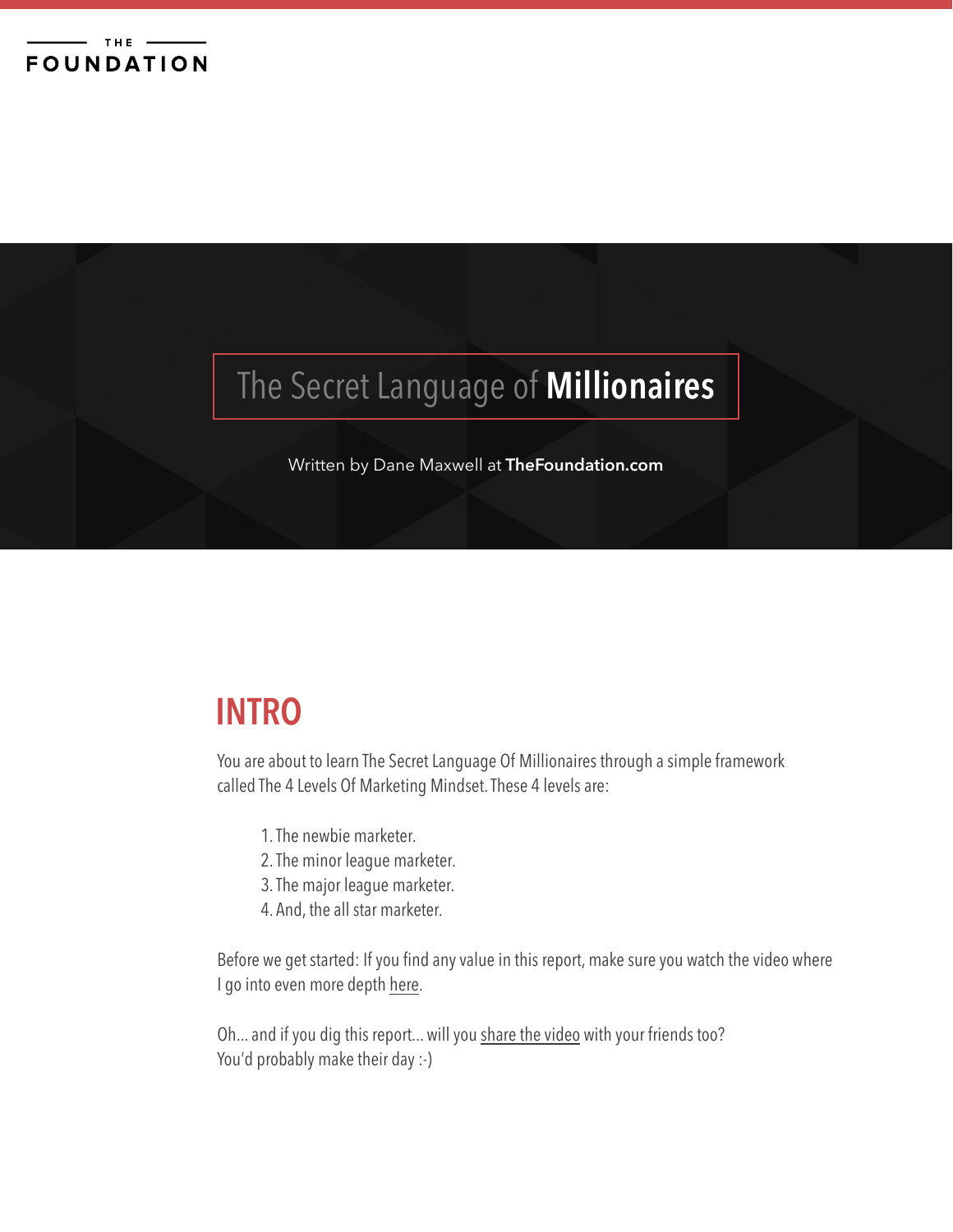## **OK...**

Let's talk marketing (mindset). Every entrepreneurs favorite topic.

During my short stint teaching I've noticed one of the simplest ways to teach a new concept is to give points of comparison. Once the mind sees different points of comparison, for whatever reason, it seems to comprehend things better.

That's why I'm going to break this report up into the four different levels of a marketers mindset. The goal for you is to have the HIGHEST level :-)

First, we're going to dive into the different levels of a marketers mindset. These are levels that I have observed in my 8 years of entrepreneurship.

Second, I will show you how to get to the coveted all star marketer position.

All star marketers make everything seem effortless. Ideas and money are abundant in this arena. You'll see why in just a minute.

**Key point:** The only difference between each marketing level is... mindset. Mindset. Period. To make things concrete, I will expand on mindset by talking about the tactics and words or phrases you'll hear a person at each level say.

Let's define how I think of marketing. In my opinion... Marketing is getting paid to solve problems.

With that in mind, there are two areas of a marketers mindset. Solving problems and getting paid for it. "Solving problems" is really product creation. "Getting paid for it" is really marketing and sales.

### **Level 1 - The Newbie Marketer**

Product creation (solving problems) skill level: 1 star (poor) Getting paid (marketing and sales) skill level: 0 stars (even worse)

Newbies focus on "externals" ... things they cannot control... instead of a focus on building their own internal skill set.

Externals are things like... I don't have the money. I don't have a product or an idea. I don't have the connections.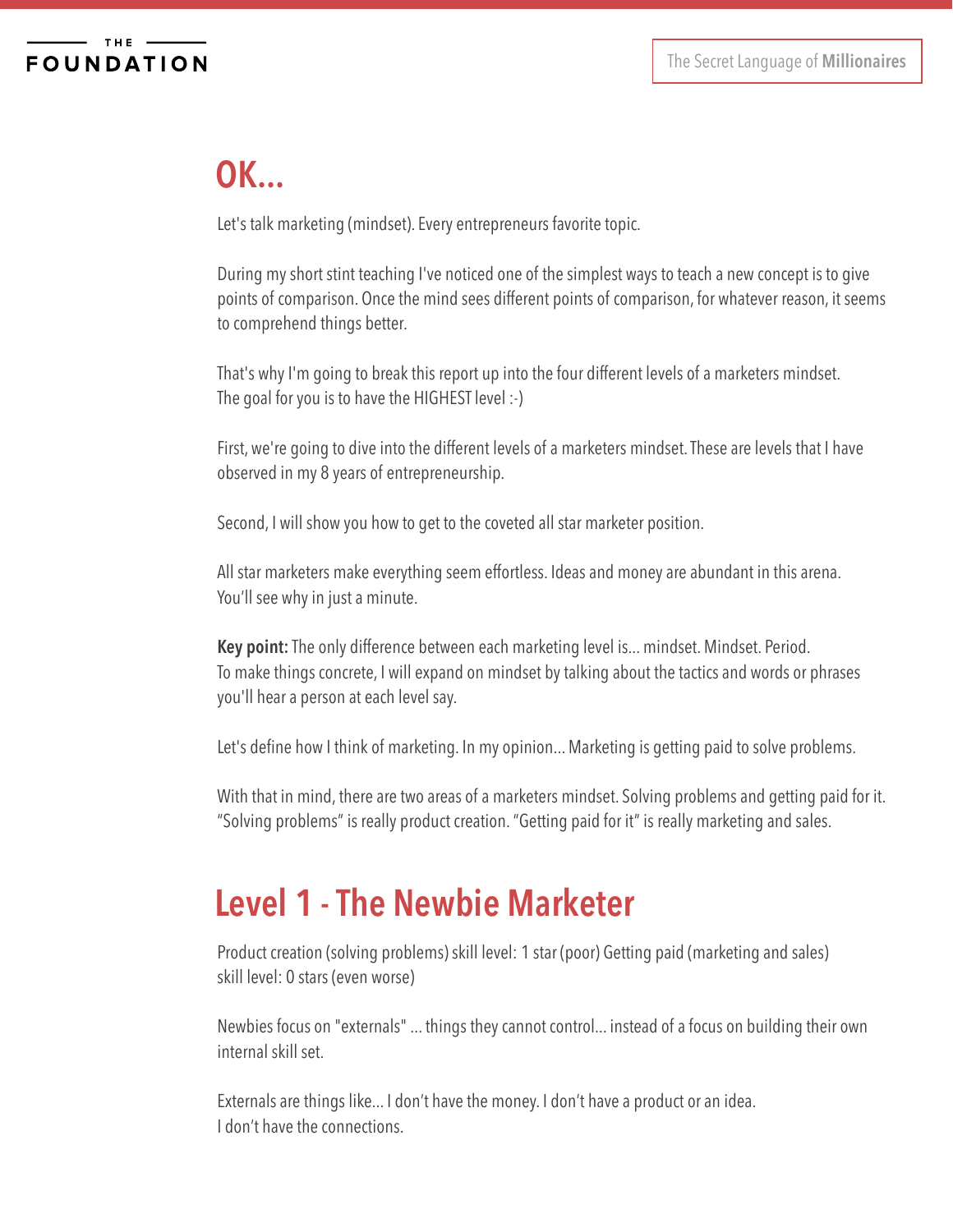### **FOUNDATION**

Externals as an excuse are almost always a matter of a lacking desire (reason why) to do it. For example, if I said you had 90 days to build an inventory management system and sell it to 2 paying customers... notice how you'd probably not know how to do it.

But if I said your family members would be slaughtered in 90 days unless you figured it out...notice how you'd magically start to take action. You'd frantically search google, find experts, hire them, and do anything possible to make it happen. You'd pound door to door on businesses to raise money to build it... you'd sleep over night at companies that have inventory and sell them your system until they said yes...

A strong reason why shatters all objections to HOW.

When I started... I didn't know any of the HOW TO's I now charge money to teach you.

Want to know what my WHY was?

I held a picture in my mind every morning I woke up before I was successful. I pictured myself walking to the payment counter at a company... no... crawling to the payment counter... holding out my hand for a paycheck, with my head down, and my tail between my legs... because I was not smart enough to figure out how to add value on my own... I was dependent on someone else... this made me sick to my stomach. And that was my why. This picture.

That internal why shattered any external excuse I could come up with. "I don't have enough money?" I DON'T CARE. I'm going to get it somewhere. "I don't have the skills?" I DON'T CARE. I'm going to scour forums and ask questions until I do.

Anyway... back to the newbie marketer :-)

The newbie marketer is totally focused on their own opinion. It remains king. Even when they fail. They build a business and do marketing based on what they think works, instead of time-tested proven principles. Their first steps are usually purchasing a domain name or making a logo, before EVER trying to sell their future product to a customer.

I didn't have a domain name for paperlesspipeline until 3 months in. It was some made up domain I had bought for something else that failed... a domain the beta users logged into, until we had a name for the product.

The software roundtable still doesn't have a domain.

Why do people insist on starting with a domain? Because they are newbies.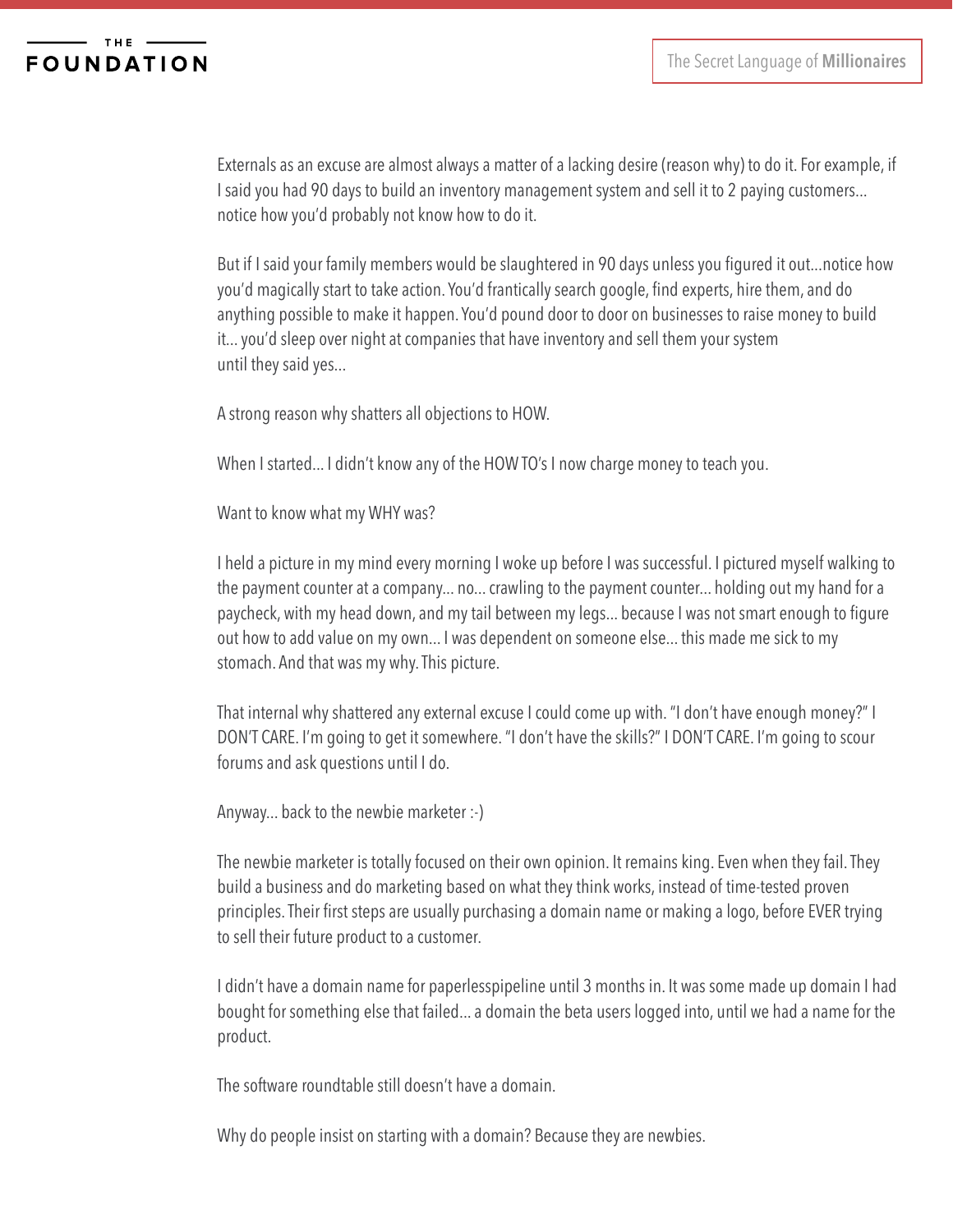Newbie marketers start with product. To the newbie marketer, the business can't exist until the product is created. Let's repeat that... Newbie marketers believe that the first step in starting a business is to create a product.

Why? Because they don't understand the most important factor in a business is getting paid: aka marketing and sales.

Within the two areas of business, product creation and getting paid, they focus their skill set on (sloppy) product creation.

Traditional product creation is sexy. You don't have to talk to anyone, you can build whatever you think is best, and if anyone has any feedback you just tell them they are wrong.

A newbie marketer is "I" focused. Not customer focused. That means they will potentially ignore an amazing product a customer would actually pay for because the newbie marketer doesn't think it's sexy enough.

Look. We're not in the business of thinking our product is sexy. We're in the business of getting paying customers. I don't personally think any of my products are sexy. But my customers are excited to use them because they solve a problem, and they pay for it. That's all I care about.

Eben Pagan mentions the two areas that blind entrepreneurs from success: 1. Emotional estimation - making decisions based on emotion instead of data or truth. 2. Seeing only validation - seeing only what they did well, and ignoring what didn't work.

Newbie marketers nail both of these.

Newbies usually create excuses and do more finger pointing as to why they don't have the business they want.

"I don't have the money... I don't have the time... I don't have the right idea... I have too many ideas but I'm not sure which one to pick... I don't have the credibility or experience... There's too much competition…"

And the list can go on as long as you want. Because newbies don't understand the true power of the mind. The mind is so damn powerful it can create excuses for anything you believe.

So instead of using their minds for good. For truth. For looking internally at what they really lack (hard skills)... they bypass that and look externally.

Again, notice these are all external factors.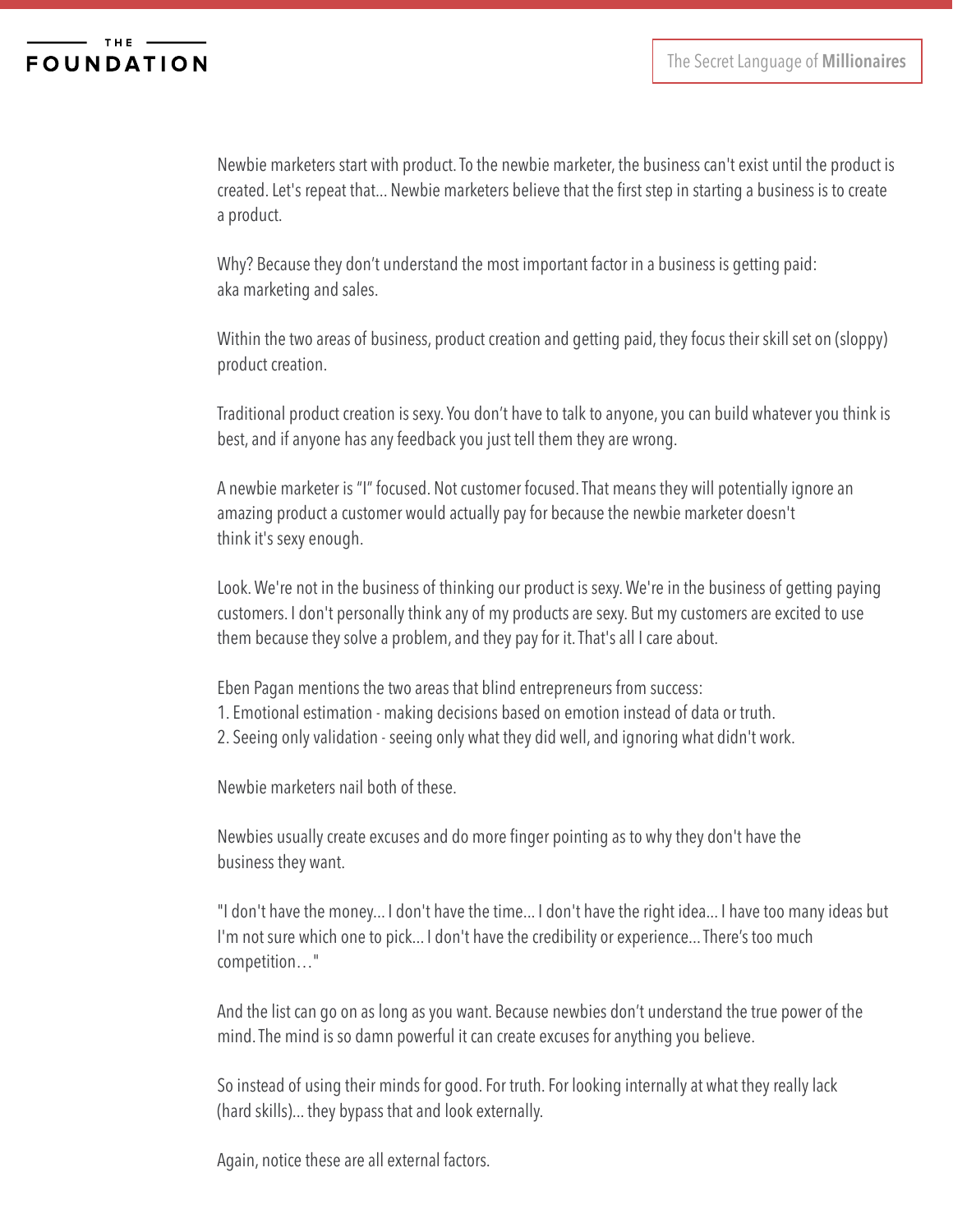### **FOUNDATION**

Do you know how to squash every single one of these excuses? A life threatening reason WHY, and becoming customer focused.

I've met many "wantrepreneurs" who have no lack of ideas.... but they are not sure which idea to pursue. Become customer focused, pick a market, and try to sell your idea. The one that sells is the one you push forward with.

What if more than one idea is proven as sell-able, and you now have two ideas to pick from, and your back at square one again? Grow a pair and pick one. Newbie :-)

Newbies have never created a profitable business that runs without them. This is because they are stuck in the mindset of creating their own ideas and pushing them onto the world, rather than solving real problems in a market and attracting customers to that solution.

To the newbie marketer, they typically feel that success is a result of luck, hitting a big break, or something magical.

"I've gotta get my name out there... if only I could get on the front page of the NY TIMES... if I could only get on OPRAH... then we'd be successful"

"If only I could 'figure out' the right product to sell,' then I could get started in my business."

"If only my customer wasn't so stupid, they would realize how great my product is."

"My target market? It's everyone!"

These are the common phrases you'll hear the newbie say. One thing you'll notice is their focus on external factors, and not on their internal skill set personally.

If I'm ever exposed to a marketing discussion with Realtors, it's almost a guarantee to hear "I've just gotta get my name out there." Not picking on Realtors... it's just because I know them well. This is common among most business owners.

What's a Realtor to do instead of "getting their name out there?" you ask? How about pick a niche, and then focus on generating leads of people who might need a Realtor. With that mindset, maybe a Realtor might decide to call divorce attorneys and create amazing relationships with them, and then become the designated Realtor who helps couples going through divorce. They get to sell one home, and help the couple move into 2 more properties. 3 transactions from one relationship. That's a niche I would own. Or maybe... I could become the official Realtor for dog lovers, specializing in properties that have fenced in yards for pet owners or pet friendly condos... and then I'd network with every single business who has anything to do with dogs like groomers or veterinarians or pet stores in general.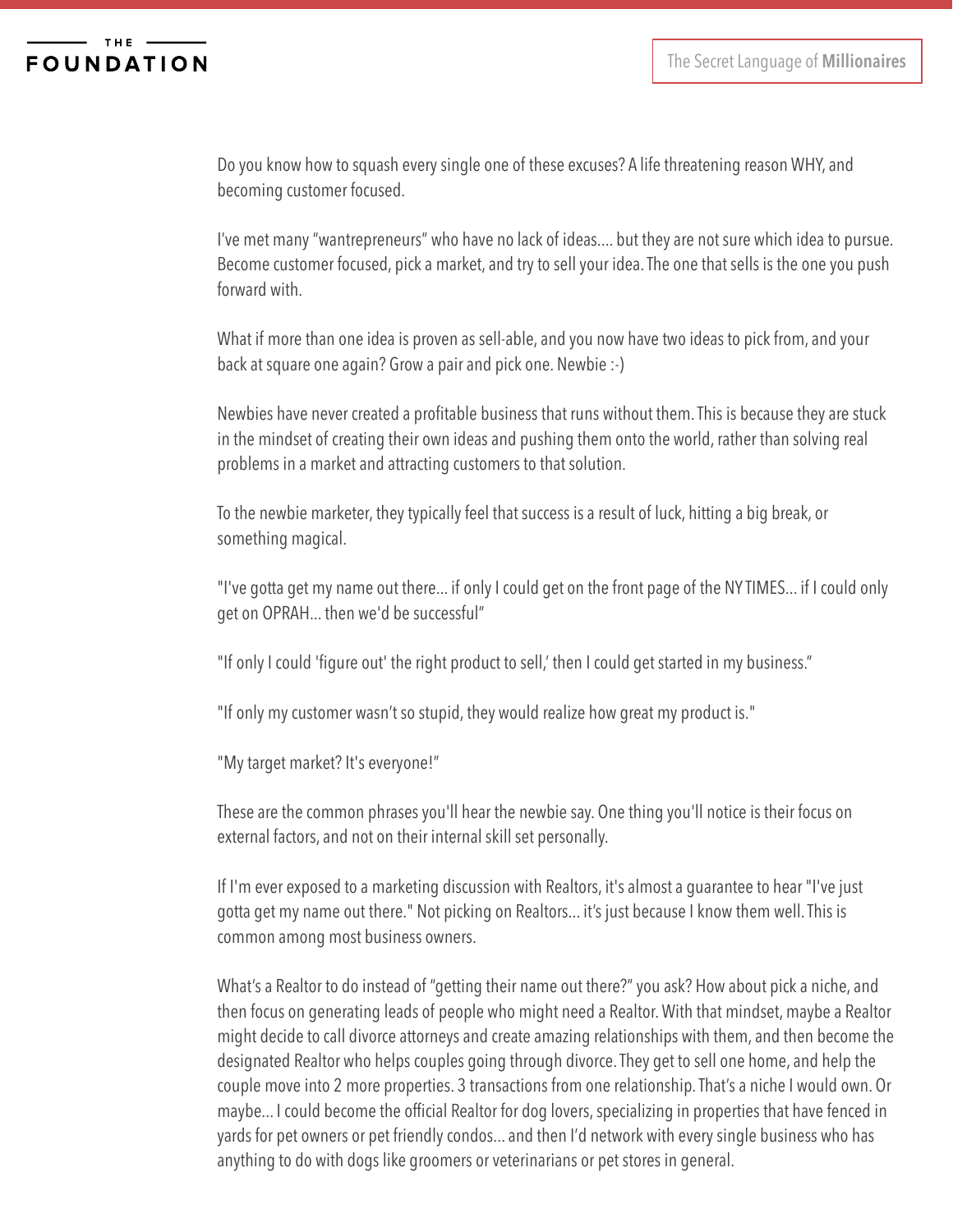But alas, many Realtors wouldn't do this... because the business world is full of newbies. Which makes it painfully easy to kick the shit out of them.

Now don't get me wrong, there's value in having your "name out there" ... but usually, getting your name out there is a result of doing everything else well. It's the end result of kicking ass because you're an excellent marketer. It's the last step in the process. The newbie marketer treats it as the first.

37signals are the masters of getting press. But it's not their first step, I think it's one of the last. AND... they've got their customer funnel dialed in. They are ranked #1 for project management software, and they optimized the ha-ell out of it. So when the press comes in, they can maximize conversions.

What are conversions you say? Keep reading Newbie marketer :-)

Newbie marketers usually have one source of getting customers. Word of mouth and chance.

Did you know the most dangerous number in business is one? One customer acquisition channel, one product, one customer, one source of revenue. etc…

Newbie marketers usually live and survive off of ONE. You'll probably never see a Newbie marketer do:

- Lead generation to capture an email address on their website
- Make a bold guarantee for their product
- Have an automated customer drip marketing system
- Measure their cost per lead, cost per sale, or lifetime value of a customer
- Try to sell a product that doesn't exist yet
- Event based marketing like product launches or webinars
- Joint venture promotions with complementary partners in their niche

Newbie marketers like to focus on themselves. Their brand, photo, and everything else about THEM is front and center instead of the end result they can provide a target customer (which they have not defined either - because they serve everyone).

Let's make it concrete and bring in a fictional newbie marketer.

For example, a high school baseball coach might scoff at the info-products out there and the so called gurus who "peddle" baseball information for money. Secretly being jealous and wanting to do the same thing to bring in a few extra bucks. Thinking "kids would never watch those videos, read those long sales letters, or pay for those things" (and blinded by emotional estimation)... he would likely never get started building out any products.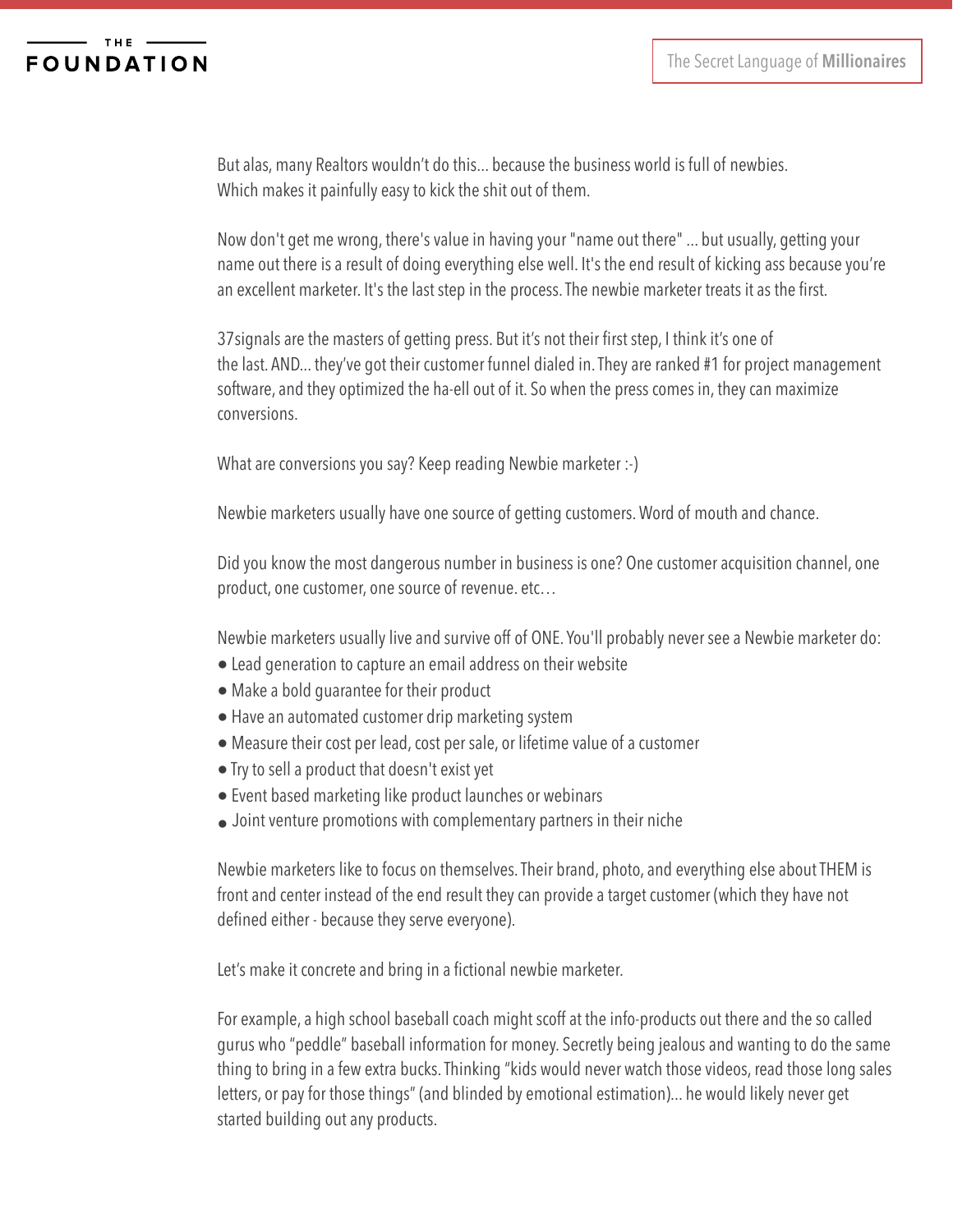## **Level 2 - Minor League Marketer**

Product creation (solving problems) skill level: 2 stars (still poor) Getting paid (marketing and sales) skill level: 1 star (poor)

Minor league marketers are on the edge of "getting it."

They still think the first step in starting a business is to create a product.

Minor league marketers view their skill set as the bottleneck for value creation. It's like... they know what they need to do, but for whatever reason... can't get things to "work."

"What do I know, what skills do I have that people would pay for?" ... is a question they like to ask themselves. And it's usually a stressful question, because it's focused on THEM. And not their market (customers).

It also imprisons thought from being creative.

A baseball coach who wants to make passive income will create a how to play baseball product with videos, slap up a website with a buy button, and then go months without a sale.

What went wrong? "Huh, it just didn't work?" says the baseball coach.

What didn't work? The coach started with a product, instead of learning about the problems in his market. Let's see what the baseball coach would do if only he were one level higher…

## **Level 3 - The Major League Marketer**

Product creation (solving problems) skill level: 4 stars (good) Getting paid (marketing and sales) skill level: 4 stars (good)

Major league marketers are different for two key reasons. One, their opinion is last, their customers is first. Two, they are not the bottleneck for solving a problem.

Major league marketers have an abundance mindset. They literally HAVE and feel that there are more problems people would pay to solve than they can go after. This is true because they focus on the internals of building their skill set at problem solving (aka idea extraction).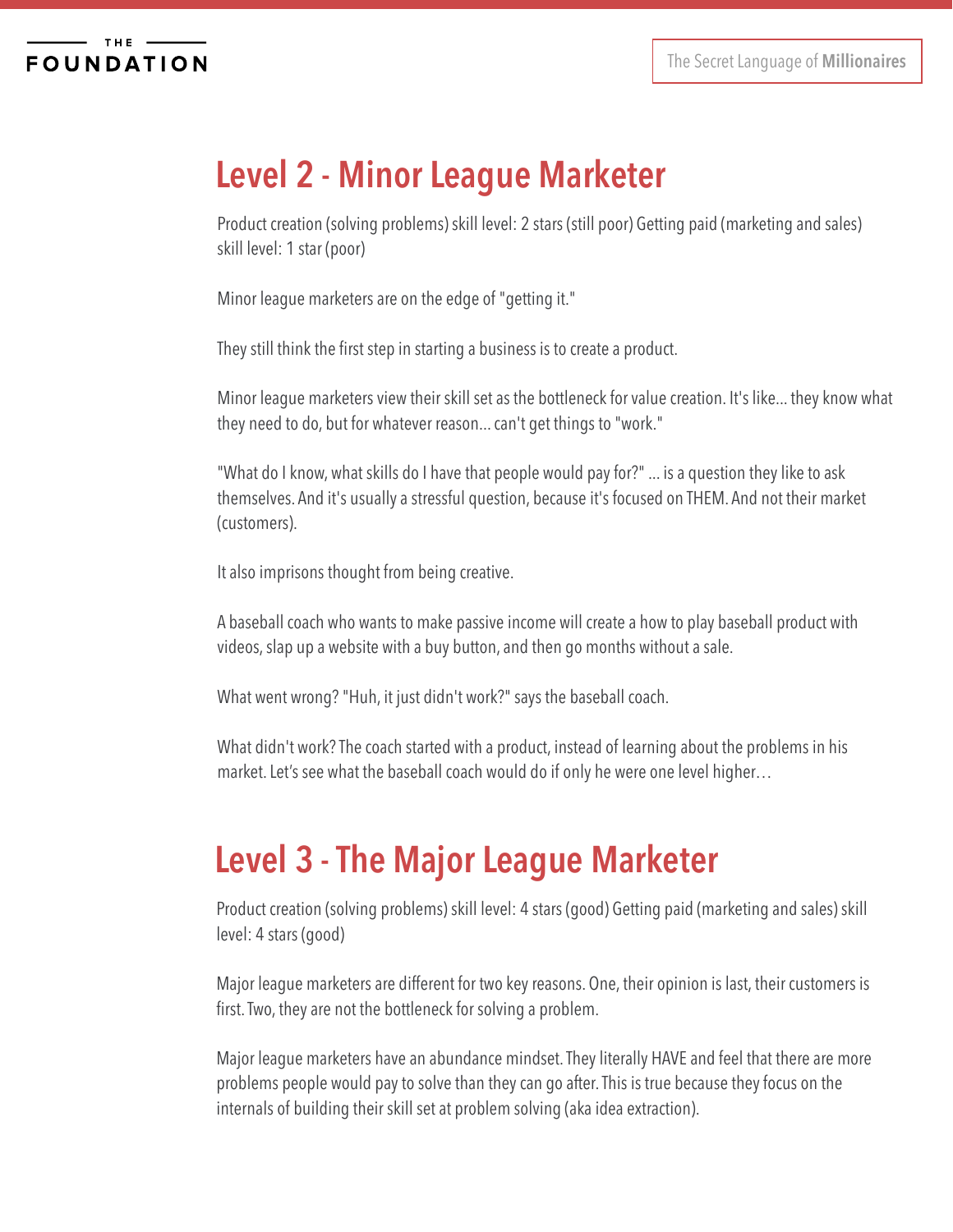### **FOUNDATION**

The major league marketer is a ninja at getting paid (marketing and sales). And because this is the only real area you need to be successful in business, she sets out to create a product (or two... or three).

"What problems exist in this market? What problems can be simplified?" are questions you'll hear this level of marketer ask.

The baseball coach who's still stuck in his ways, and can't figure out how to make money with his course just gives up…

Enter a female who knows nothing about baseball, but she is a level 3 major league marketer. She wants to make passive income, and hears about the coach who can't figure things out. What's she do? Does she consult her own opinion, or does she start talking to the market? Ding. She talks to the market. She starts asking parents and the students questions... "What do you want to be the best at on this team?"

She gets answers like: "How to hit home runs" ... "How to strike people out" ... "How to steal bases" ... "How to get into college baseball"

Now the major league marketer helps the coach create a 5 part series on how to hit home runs.

They show the team and ask for feedback. Get feedback, revise the videos, and they start selling online.

And, she's got 4 more products to create.

The newbie or minor league marketer would never ask for feedback on their product. They fear asking because it makes them feel inadequate. Nonsense. Feedback ALWAYS makes you stronger. Facing truth always strengthens your foundation. If it doesn't strengthen it, it was only a matter of time before it crumbled anyhow.

Being curious, the major league marketer starts asking the coach what his problems are, if he could wave a magic wand what he would want, and she starts to learn about how badly the coach wants to win games.

Because she is not the bottleneck for content, but instead, she's a publisher for solving problems, she starts calling around the country and gathers high school baseball coaches with the best track record and interviews them, records them, and turns it into a product on "6 Of The Nation's Top Coaches Share How They Win The High School State Championships Every Year."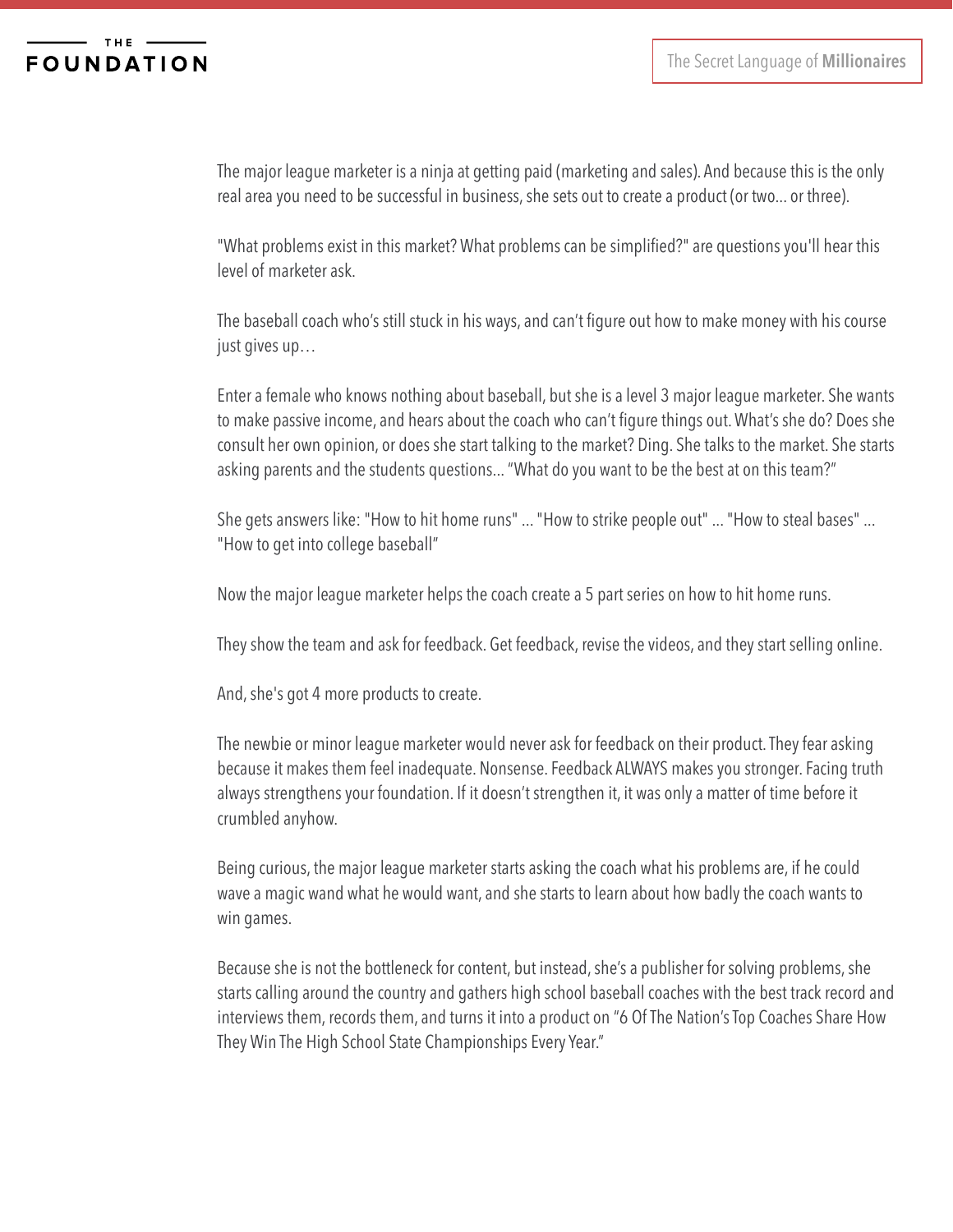Now... she's got a product for coaches, and the students.

Where newbie and minor league marketers over-estimate a markets intelligence, a major league marketer never makes assumptions. A major league marketer knows how little markets actually understand, and they take full profit with that understanding.

If you're a really really smart person, this can handicap you because you will just be confused on what things people don't get. You have to train your mind to become ignorant again about topics you now understand. I call this perspective ignorance.

I remember seeing [Video Professor](https://www.videoprofessor.com) one month out of college when I was a newbie marketer. I thought "How stupid are these videos? People actually buy them?" "Who needs a video on how to use excel? Just click around and figure it out!" were things I thought.

Haha... how foolish I see that thinking was now. Video professor has perspective ignorance.

Now I know video professor has poor reputation for their business practices. The point is they understand (and don't overestimate) the intelligence of a market. The Dummies book franchise is another example. They sell like ka-razy.

### **Level 4: The All Star Marketer**

Product creation (solving problems) skill level: 5 stars (good) Getting paid (marketing and sales) skill level: 5 stars (good)

All star marketers know that the true value in business is the customer list.

All star marketers generally don't even focus on product creation. I put them at 5 Stars because if they wanted too, they could create exceptional products. But they usually don't... They understand the real value of a business is a paying customer. So they just do lead generation for other companies, because most companies focus on product creation and suck at getting paid (which is why Groupon took off).

This is where the best of the best play. If you are successful in the lead gen arena you are one of the best marketers on the planet.

If lead gen were an easier niche to get into, I would teach you how to play in that arena.

Some lead gen niches are less competitive and less known, and they can be played in by amateur marketers who want to build their skill set.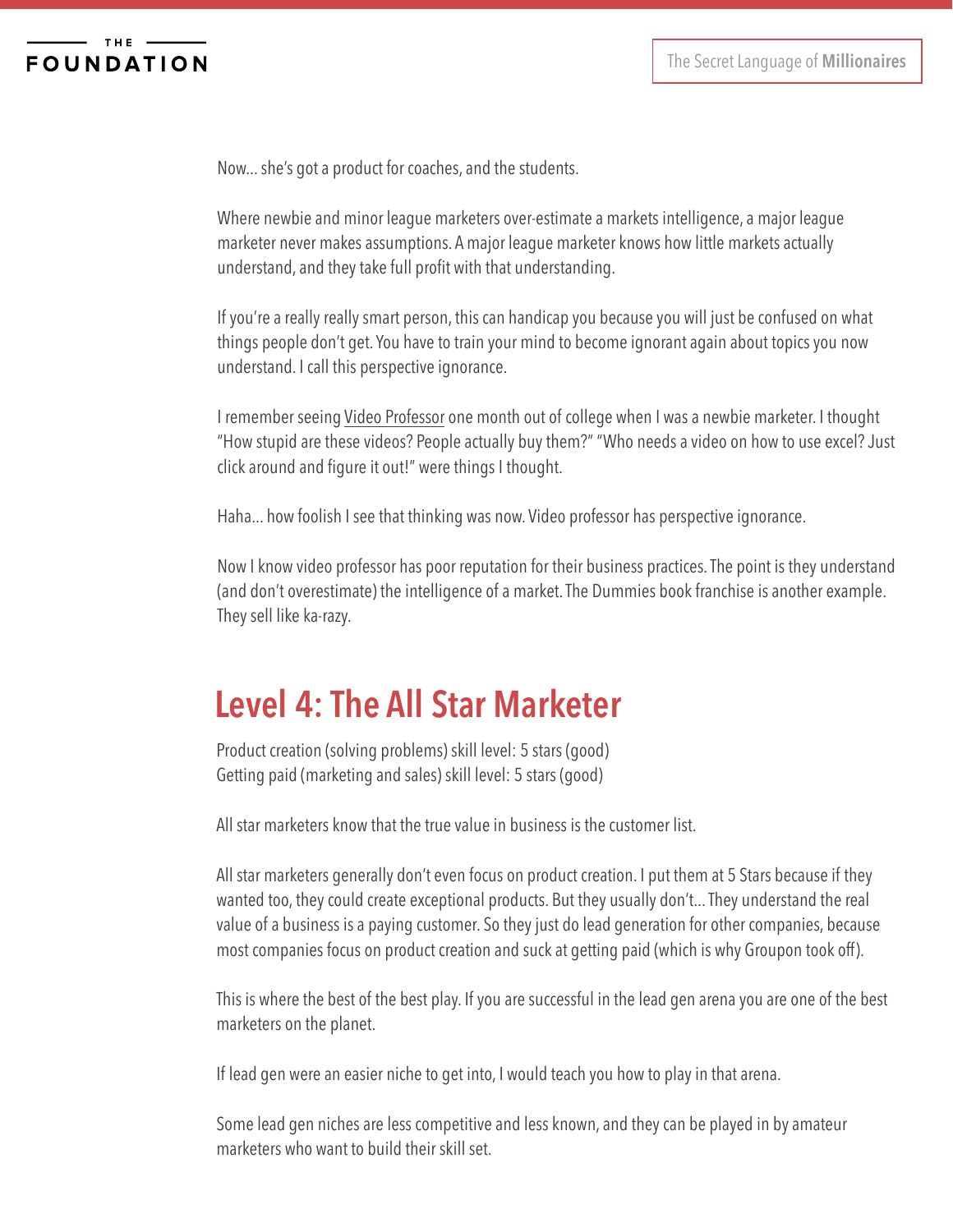But it's not easy, and it's not cheap. It takes money to buy traffic and a conversion split testing team to keep refining until conversions are razor sharp.

Groupon is an excellent example. Experian is my favorite. They have a multi-million dollar business just generating leads for businesses. This company is ridiculous. Here are there lead gen properties: [freecreditreport.com](http://www.freecreditreport.com/about-us/Message.aspx?PageTypeID=About%20Credit%20Expert&WT.svl=about&SiteVersionID=990&SiteID=100133&sc=674023&bcd=&campaignID=22), [FreeCreditScore.com](http://www.freecreditscore.com), [FamilySecure.com,](http://www.familysecure.com/Default.aspx) [ClassesUSA.com,](http://classesusa.com) [PriceGrabber.com](http://www.pricegrabber.com/?) and [LowerMyBills.com.](https://www.lowermybills.com)

[appsumo.com](http://www.appsumo.com/iconsmind/) is another excellent example. No products. No service. Just raking in the cash by generating customers for other businesses.

**The End**

### **How To Transcend Up The Levels of Marketing Mindset**

So now the question becomes... how do you get from one level of marketing mindset to the next? First is to recognize where you are at. Second, is to subscribe to services like The Millionaire Blueprint. Bummer alert: The creator of this magazine died and the service died with it... this totally sucks. But, you can find the back issues for this magazine on torrent sites.

Next... read all you can on [Gary Halbert](http://www.thegaryhalbertletter.com), [Jay Abraham](http://www.abraham.com) and [Dan Kennedy.](http://gkic.com) After 1 year of diving into these, you will not only think differently, you will breathe like a true marketer.

And don't be a marketing poser.

What's a marketing poser? A marketing poser is someone who reads all the "top" marketing blogs, but won't ever put their email or mailing address into a lead capture form to actually get marketed too.

John Reese (owner of [income.com](http://income.com)) was asked how he transformed into a mega-success. He said it took 4 years. He said he would buy "Success" and other related magazines, opt in to the "biz op" little lead gen ads in the back, and map out their entire follow up sequence. He modeled that into the online world and crushed it.

The challenge with what I just put in front of you is this - information overwhelm. You've got to take it a bite at a time. You can't treat it like .... "Ok... I'm going to study this and then be done with it" ... You have to treat this like a journey where you'll never stop studying the marketing masters. I have fun with it, and I'm just getting started with my mindset. (Yes... you read that right... I'm still just getting started with my own).